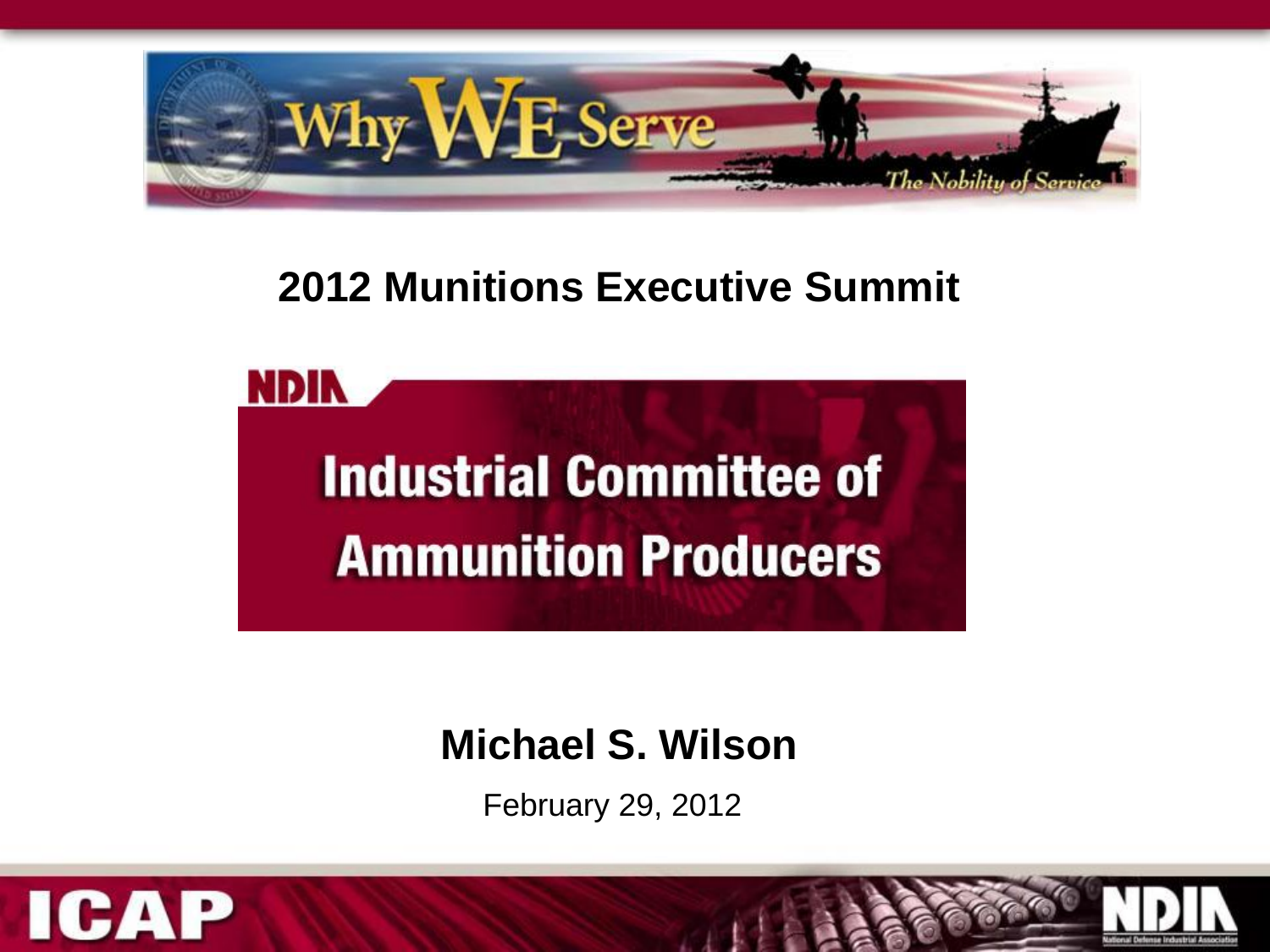

#### **Industrial Committee of Ammunition Producers ( ICAP )**

# **ICAP Mission:**

To serve as a forum for interested NDIA members and other concerned parties to review and discuss issues, policies, and procedures in the ammunition arena and to examine industry and government initiatives relating to the ammunition life cycle.



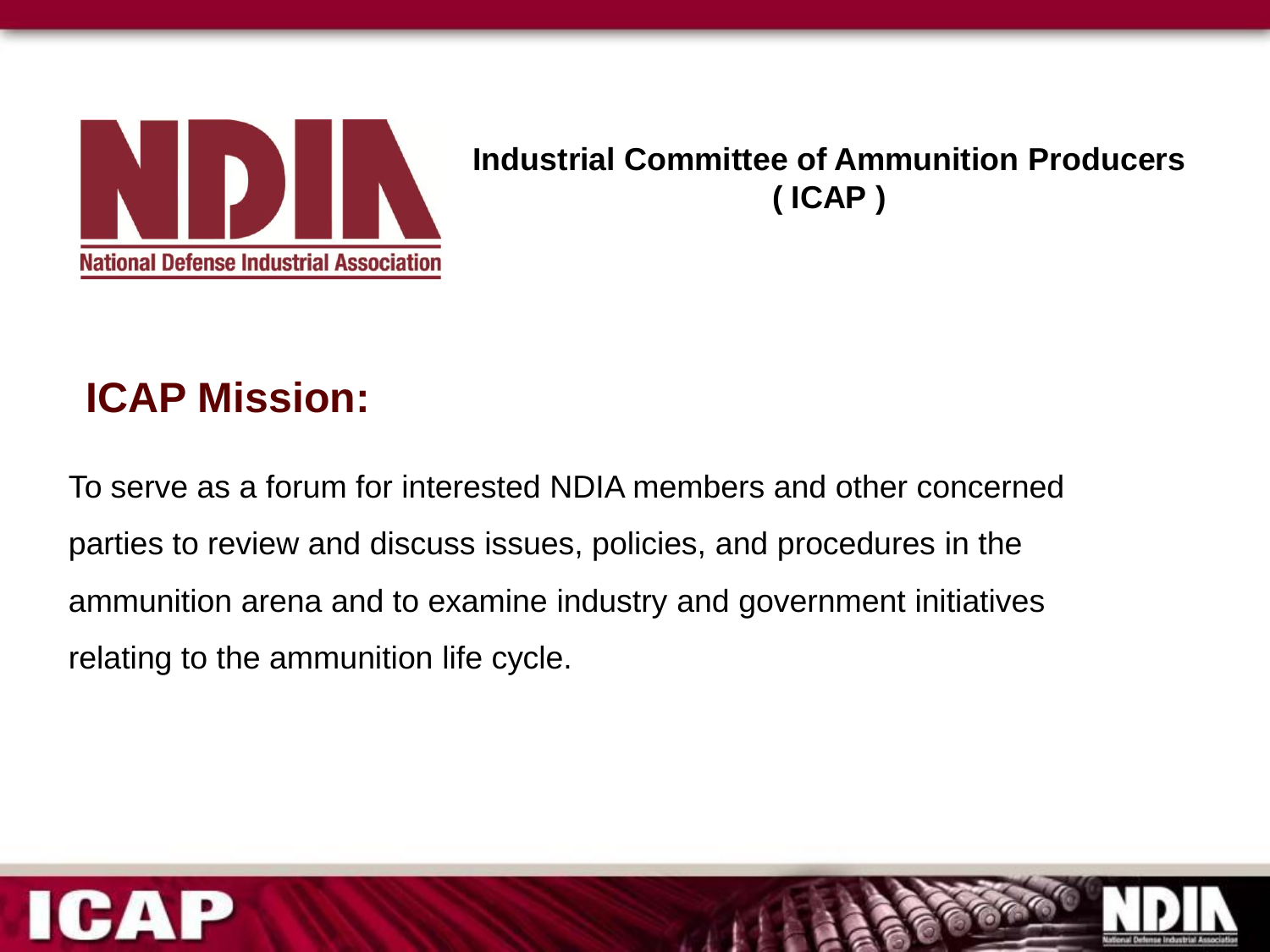## **2011-2012 ICAP Membership**

**ICAP Government Chairs :** BG(P) Gustav Perna – CG Joint Munitions Command BG Jonathan Maddux – PEO Ammunition

**ICAP Industry Chair :** Michael S. Wilson

**NDIA :** MG Barry D. Bates USA (Ret); Tim Bagniefski, Michael Dauth

#### **US Government :**

- Mr. Jim Shields, Deputy PEO, Ammunition
- Mr. Jyuji Hewitt, Deputy CG, Joint Munitions Command
- Ms. Patricia Huber Joint Munitions Command
- Mr. Mike Hutchinson, Army Contracting Command-Rock Island
- Ms. Barbara Machak, Associate Tech Director, ARDEC
- Col. Jeff Wilson, PM-Joint Services
- Col Scott Turner, PM-Combat Ammunition Systems
- Col Paul Hill, PM-Maneuver Ammunition Systems
- Col Steve Cummings, PM-Close Combat Systems
- Mr. Matthew Zimmermann, PM-Joint Services

**MIBTF :** Richard Palaschak – Director of Operations

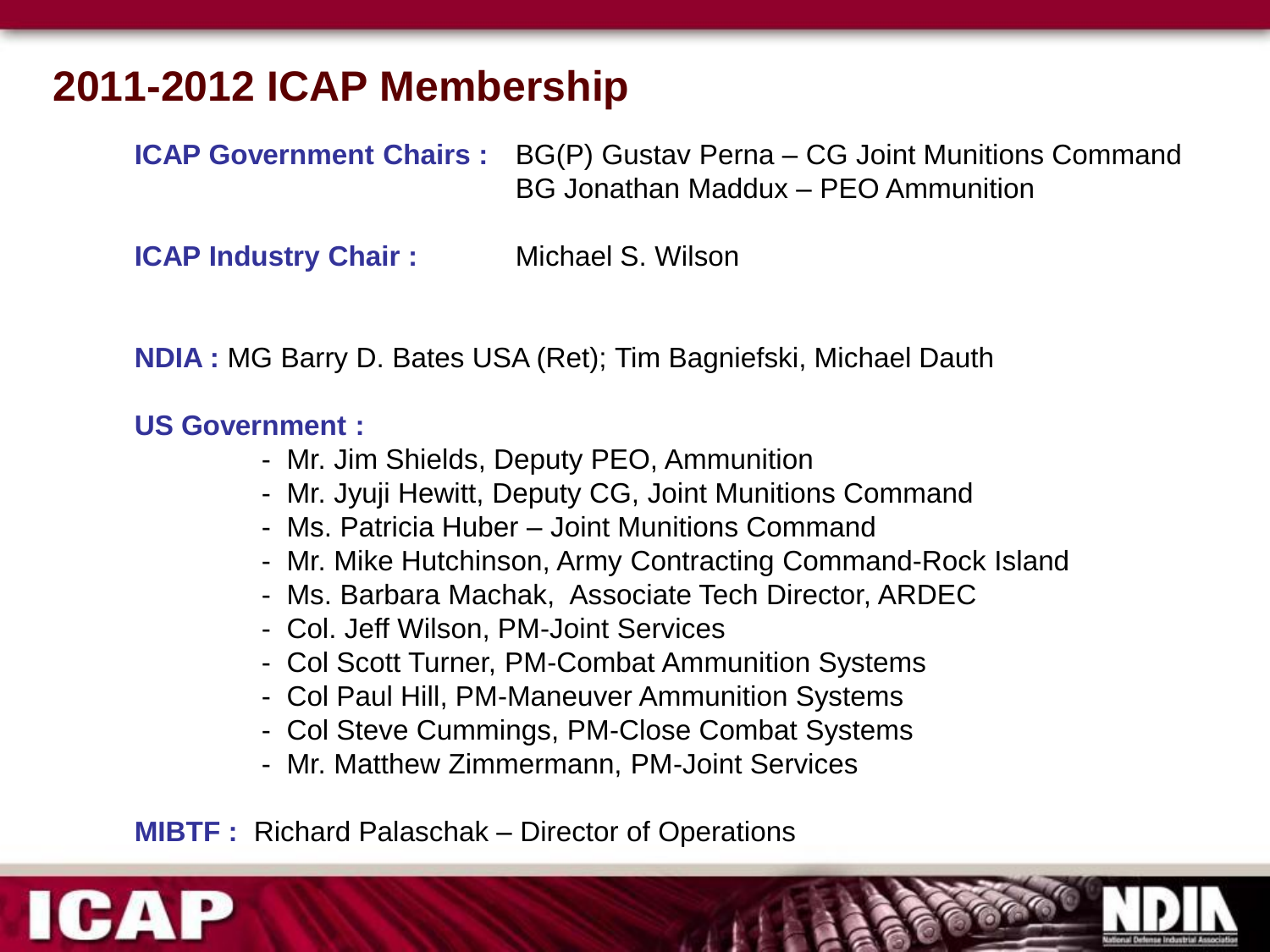#### *Special Thanks to Outgoing 2010 - 2011 Sector Leads*

- Dean Bartles
- Karen Davies
- Rodger Elkins
- David Fincher
- Rick Gardner
- Paul Heidenrich
- Kenneth Kelly
- Tom Rudy

# *Welcome To The New 2012-2013 Industry Chair – Karen Davies (ATK)*



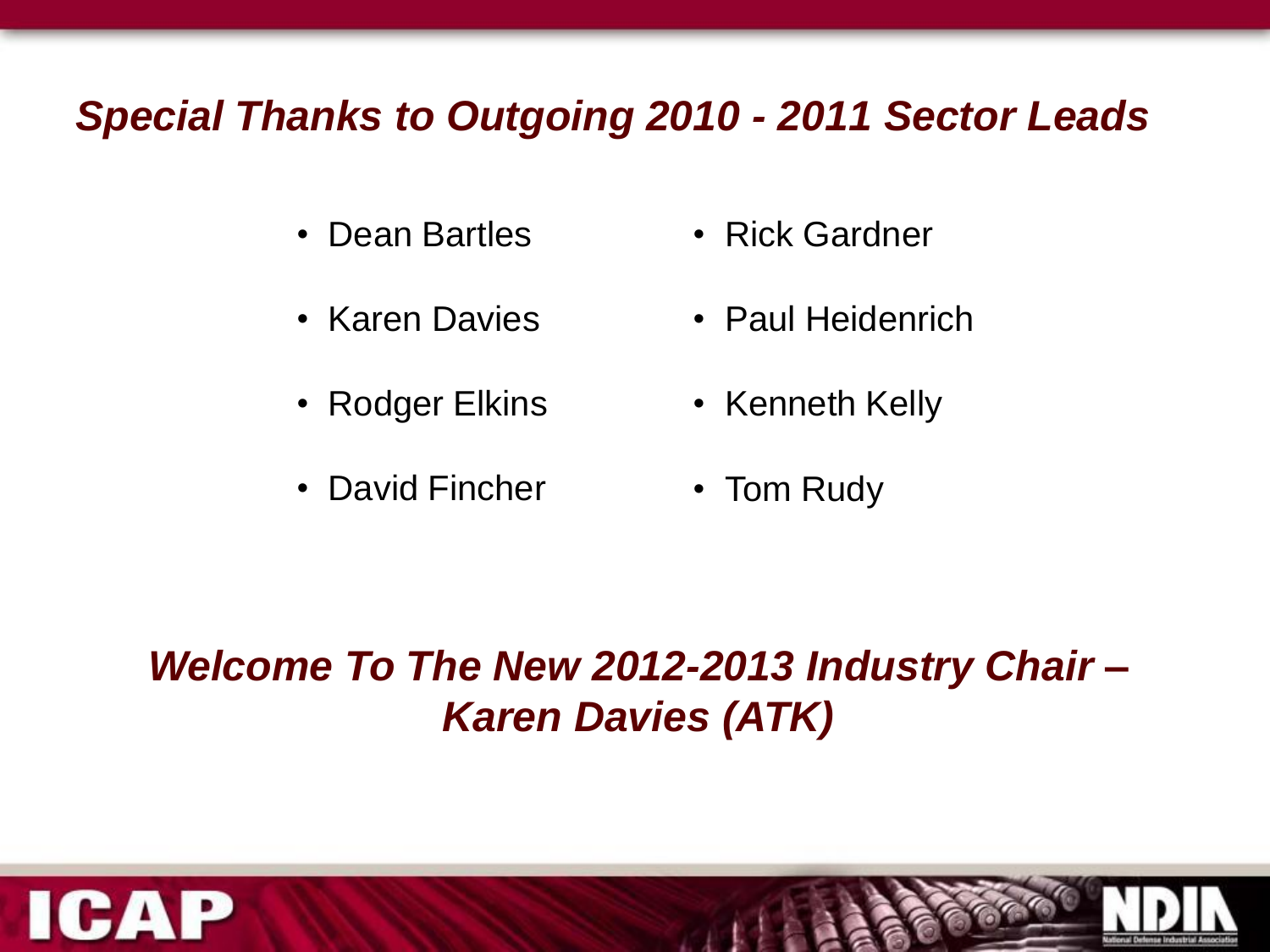## **2012 ICAP Sector Leaders**

| <b>Demilitarization</b>                   | Cliff Cichowlaz, Day & Zimmermann         |
|-------------------------------------------|-------------------------------------------|
| <b>Fuzes/Timers</b>                       | Randy Lansing, Amtec Corporation          |
| <b>GOCOS</b>                              | Jerry Hammonds, BAE                       |
| <b>Large Caliber/Bombs</b>                | Steve Torma, GD-OTS                       |
| <b>Propellants &amp; Explosives</b>       | Jim Brandt, Esterline Defense             |
| <b>Pyrotechnics</b>                       | Paul Myrick, Chemring North America       |
| <b>Small/Medium Caliber</b>               | Dan Olsen, ATK                            |
| <b>Systems, Electronics &amp; Sensors</b> | Eric Ellis, L <sub>3</sub> Communications |
| <b>Warheads &amp; Rockets</b>             | <b>Scott Selle, Nammo-Talley</b>          |



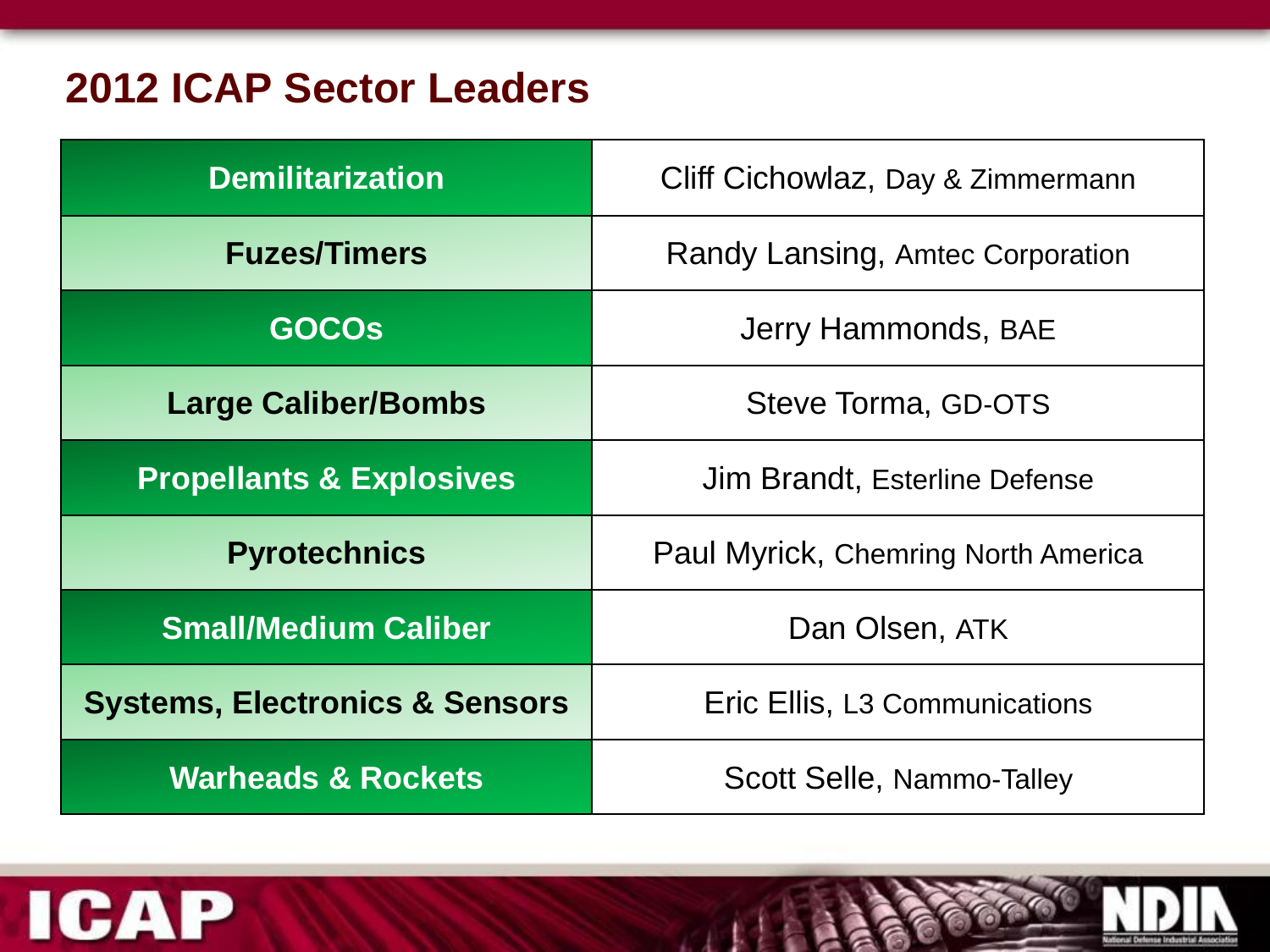## **2011 Issues / Discussion Topics**

- **Acquisition Reform – Contracting Timeliness**
- **OSD and Industry Efficiency and Cost Reduction Initiatives**
- **FMS / International – Global Competitiveness**
- **ID/IQ Acquisition Strategies**
- **Munitions Budgeting & Programming**
- **IBAT / MSR Data**
- **Workforce & Capability Risks**
- **USG Inventory Sales**



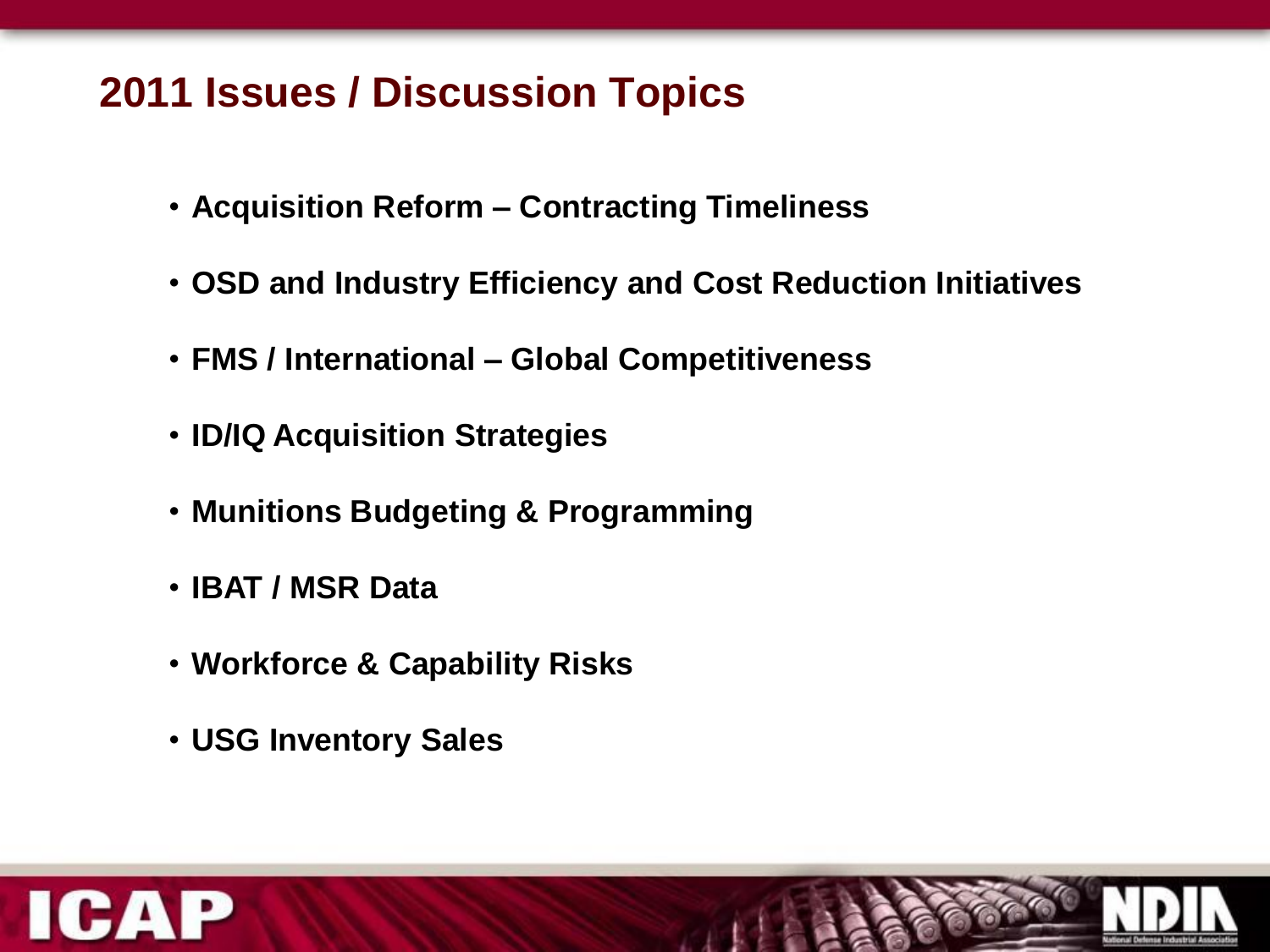#### **2012 Focus Areas Include**

- **Munitions Funding Outlook**
	- **- Long-term view of US Munitions Enterprise**
- **Protecting Critical Manufacturing & Facility Resources**
- **International Sale of US Munitions: FMS & Direct Commercial**
- **OSD and Industry Efficiency Initiatives**
- **IBAT / MSR Sustainment & Utilization**
- **USG – Industry Partnering**